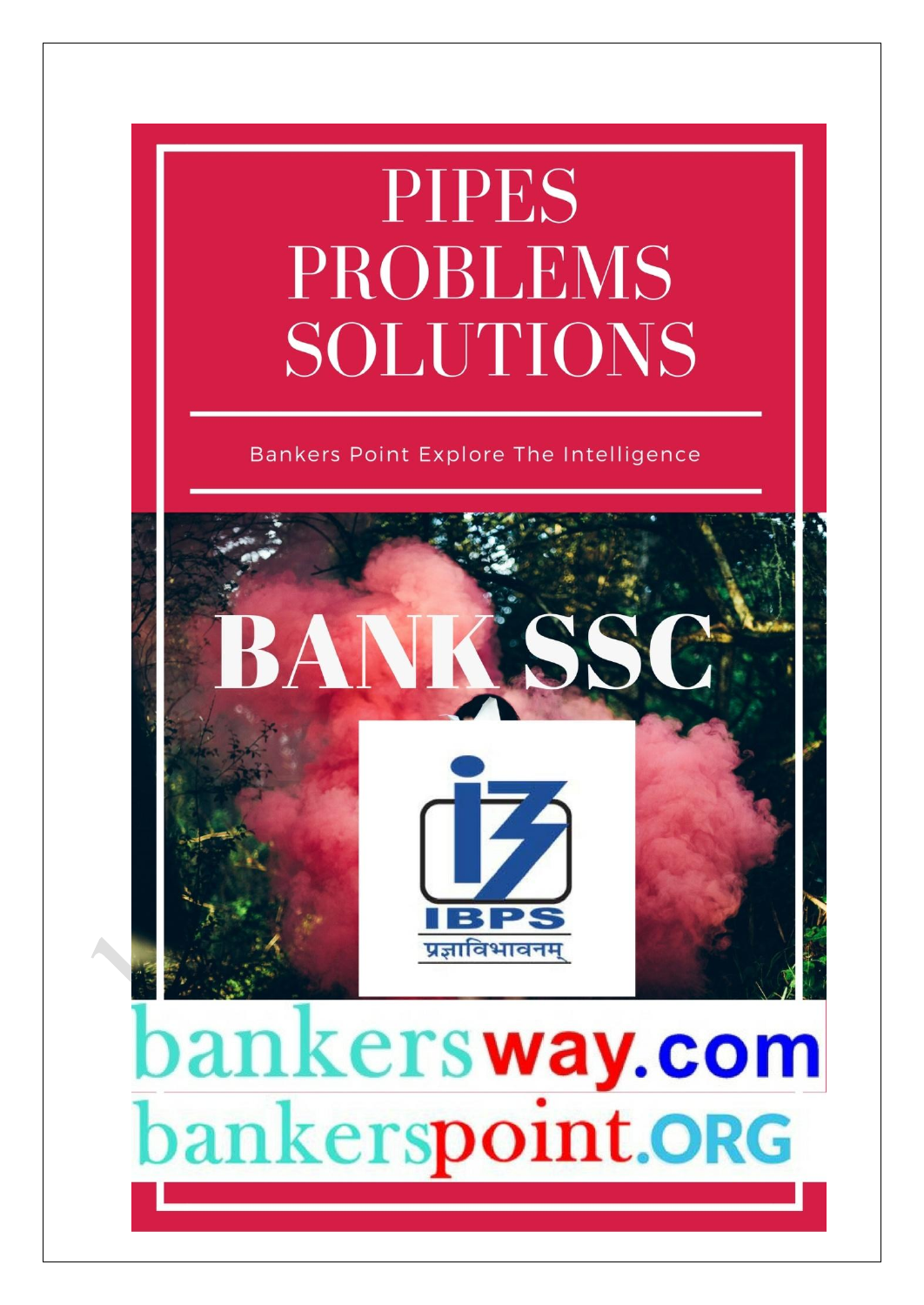## **Pipes & Cisterns**

**Inlet Pipe:** A pipe used to fill the tank or cistern is known as Inlet Pipe. **Outlet Pipe:** A pipe used to empty the tank or cistern is known as Outlet Pipe. **Basic Rules**

If an inlet pipe takes 2 hours to fill a tank then it will fill ½ of the tank per hour If an outlet pipe can empty the tank in 4 hours then it will empty ¼ of the tank per hour If both of the above inlet and outlet pipes are opened at once then it will fill the tank  $\frac{1}{2}$  $- \frac{1}{4} = \frac{1}{2}$  of the tank per hour

#### **Example 1:**

A tank can be filled by a tap in 20 minutes and by another tap in 60 minutes. Both the taps are kept open for 10 minutes and then the first tap is shut off. After this, the tank will be completely filled in:

#### **Solution:**

Part filled in 10 min. =  $10 \left[\frac{1}{2}\right] + \left[\frac{1}{2}\right] = 10 \times \frac{4}{2} = \frac{2}{2}$  $20 \times 60$ Remaining part =  $1 - \frac{2}{3} = \frac{1}{3}$ 60 3

3 3

Part filled by second tap in 1 min.  $=$   $\frac{1}{60}$ 

 $\frac{1}{60}$  :  $\frac{1}{3}$  : : 1 : x

Hence, the remaining part will be filled in 20 min.

#### **Example 2:**

A cistern can be filled in 9 hours but it takes 10 hours due to in its bottom. If the cistern is full, then the time that the leak will take to empty it, is :

#### **Solution:**

Work done by the leak in 1 hour =  $\frac{1}{2}$  -  $\frac{1}{2}$  =  $\frac{1}{2}$ 9 10 90 Leak will empty the full cistern in 90 hours.

#### **Exercise**

1) Pipe A can fill a tank in 5 hours, pipe B in 10 hours and pipe C in 30 hours. If all the pipes are open, in how many hours will the tank be filled ? a) 2 b) 2.5 c) 3 d) 3.5 e) None of these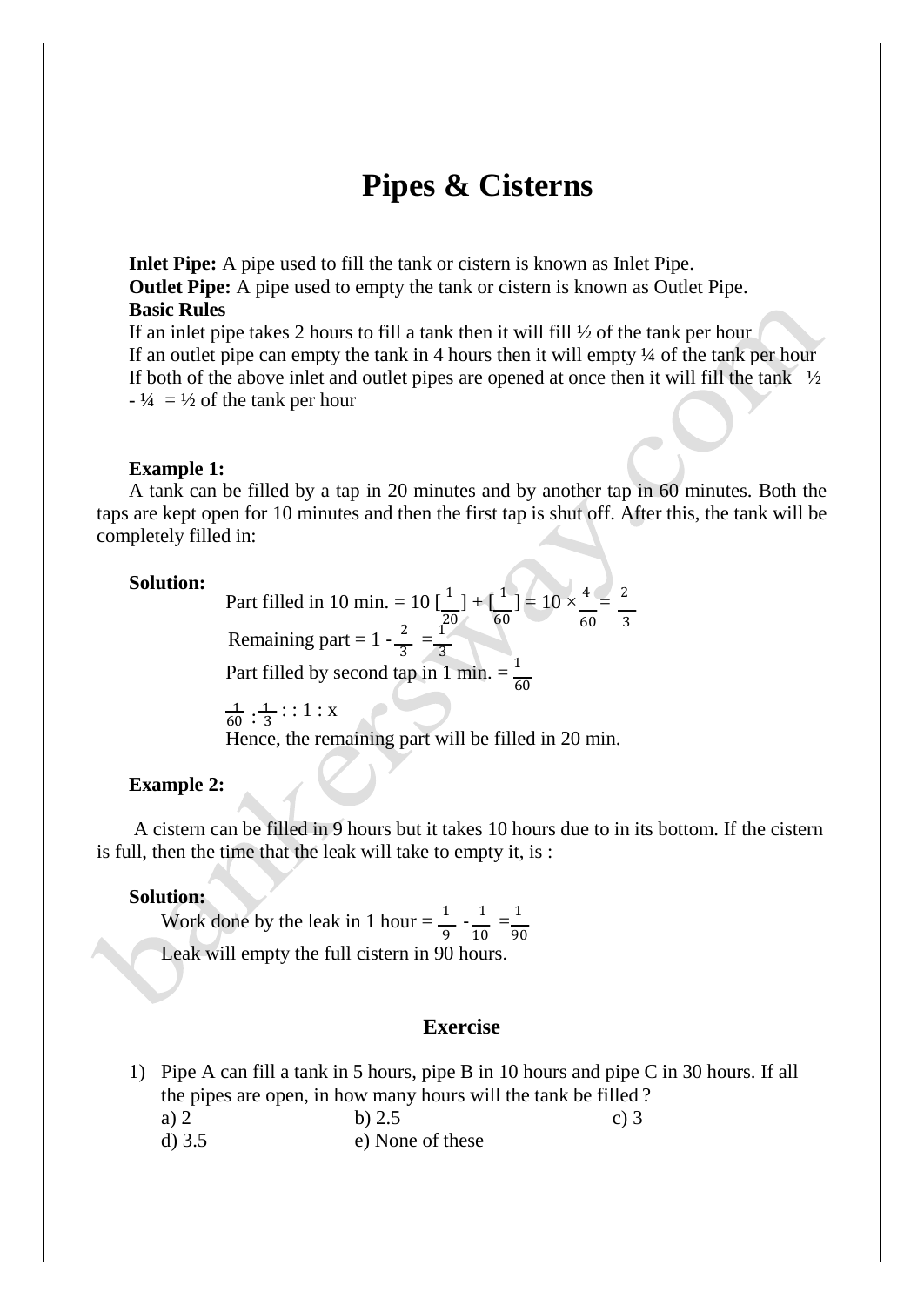- 2) A pump can fill a tank with water in 2 hours. Because of a leak, it took  $2x1/3$  hours to fill the tank. The leak can drain all the water of the tank in a) 5 Hours b) 7 Hours c) 8 Hours
	- d) 14 Hours e) None of these
- 3) Two pipes can fill a tank in 20 and 24 minutes respectively and a waste pipe can empty 3 gallons per minute. All the three pipes working together can fill the tank in 15 minutes. The capacity of the tank is
	- a) 60 gallons b) 80 gallons c) 120 gallons
	- d) 180 gallons e) None of these
- 4) Two pipes can fill a tank in 10 hours and 12 hours respectively while a third pipe empties the full tank in 20 hours.If all the three pipes operate simultaneously, in how much time will the tank be filled?
	- a) 7 hrs 30 min b) 7 hrs 45 min c) 8 hrs 30 min d) 8 hrs 45 min e) None of these
- 5) A leak in the bottom of a tank can empty the full tank in 8 hours. An inlet pipe fills water at the rate of 6 litres a minute. When the tank is full, the inlet is opened and due to the leak, the tank is empty in 12 hours. How many litres does the cistern hold?
	- a) 7580 b) 7960 c) 8290 d) 8640 e) None of these
		-
- 6) Two taps A and B can fill a tank in 5 hours and 20 hours respectively. If both the taps are open then due to a leakage, it took 30 minutes more to fill the tank. If the tank is full, how long will it take for the leakage alone to empty the tank? a) 8 hrs b) 9 hrs c) 18 hrs d)  $36 \text{ hrs}$  e) None of these
- 7) Two pipes A and B can fill a tank in 20 and 30 minutes respectively. If both the pipes are used together, then how long will it take to fill the tank ? a) 12 min b) 15 min c) 25 min d) 50 min e) None of these
- 8) Pipes A and B can fill a tank in 5 and 6 hours respectively. Pipe C can empty it in 12 hours. If all the three pipes are opened together, then the tank will be filled in a)  $1 \times \frac{13}{17}$  hours b)  $2 \times \frac{8}{11}$  hours c)  $3 \times \frac{9}{17}$  hours d) 4  $\times \frac{1}{2}$ 2 e) None of these
- 9) 12 buckets of water fill a tank when the capacity of each tank is 13.5 litres. How many buckets will be needed to fill the same tank, if the capacity of each bucket is 9 litres?
	- a) 8 b) 15 c) 16 d) 18 e) None of these
		-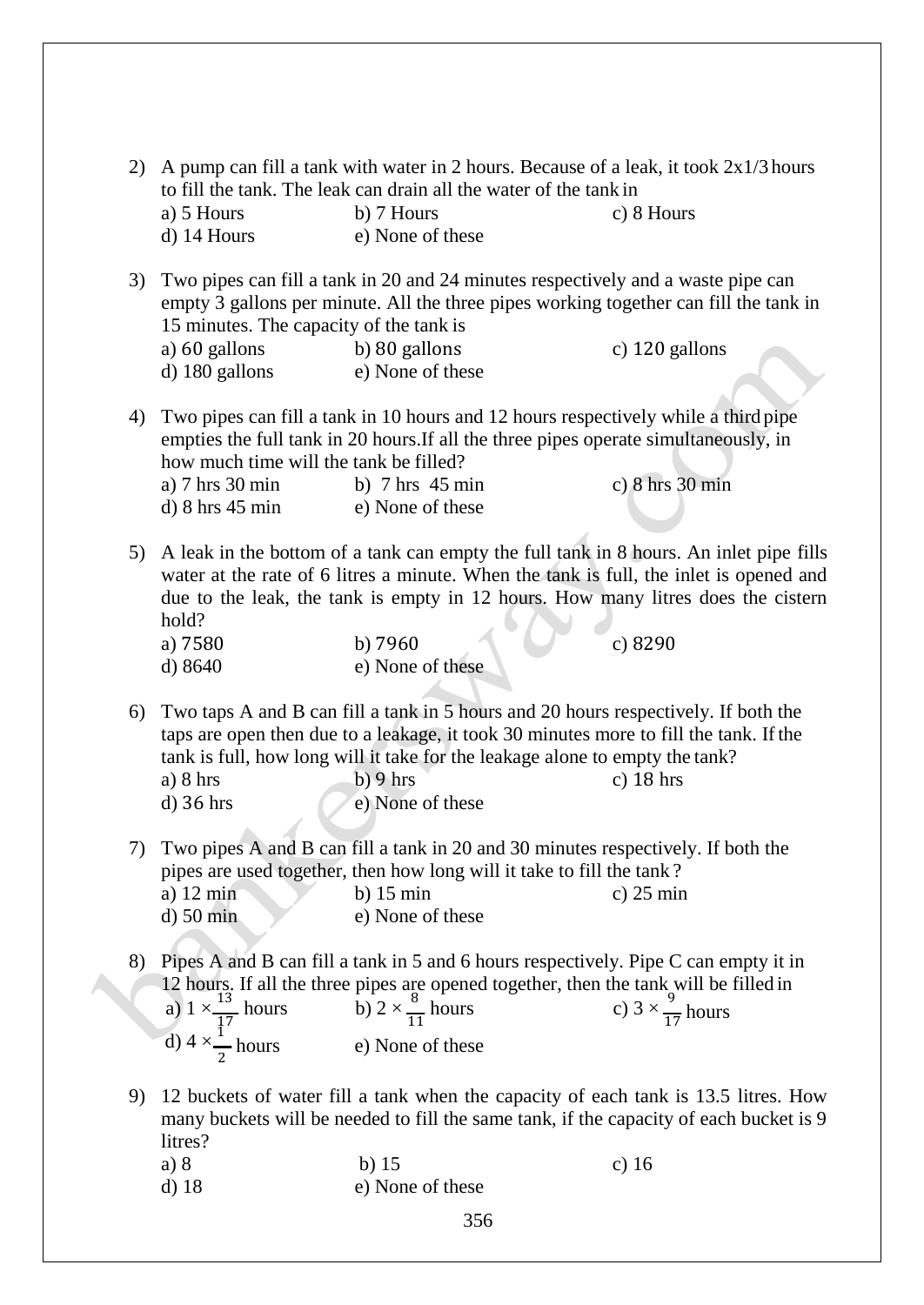| 10) Two pipes A and B can separately fill a cistern in 60 minutes and 75 minutes<br>respectively. There is a third pipe in the bottom of the cistern to empty it. If all the<br>three pipes are simultaneously opened, then the cistern is full in 50 minutes. In how<br>much time, the third pipe alone can empty the cistern? |                                                                                                                                                                                                                      |                       |  |  |
|---------------------------------------------------------------------------------------------------------------------------------------------------------------------------------------------------------------------------------------------------------------------------------------------------------------------------------|----------------------------------------------------------------------------------------------------------------------------------------------------------------------------------------------------------------------|-----------------------|--|--|
| a) $90 \text{ min}$<br>d) 120 min                                                                                                                                                                                                                                                                                               | $b)$ 100 min<br>e) None of these                                                                                                                                                                                     | c) $110 \text{ min}$  |  |  |
| 11) A cistern can be filled by a tap in 4 hours while it can be emptied by another tap in<br>9 hours. If both the taps are opened simultaneously, then after how much time will<br>the cistern get filled?                                                                                                                      |                                                                                                                                                                                                                      |                       |  |  |
| a) $4.5$ Hours<br>$d)$ 7.2 Hours                                                                                                                                                                                                                                                                                                | b) 5 Hours<br>e) None of these                                                                                                                                                                                       | c) $6.5$ Hours        |  |  |
| 12) A large tanker can be filled by two pipes A and B in 60 minutes and 40 minutes<br>respectively. How many minutes will it take to fill the tanker from empty state if B<br>is used for half the time and A and B fill it together for the other half?                                                                        |                                                                                                                                                                                                                      |                       |  |  |
| a) $15 \text{ min}$<br>$d)$ 30 min                                                                                                                                                                                                                                                                                              | $b)$ 20 min<br>e) None of these                                                                                                                                                                                      | c) $27.5 \text{ min}$ |  |  |
|                                                                                                                                                                                                                                                                                                                                 |                                                                                                                                                                                                                      |                       |  |  |
| 13) One pipe can fill a tank three times as fast as another pipe. If together the two pipes<br>can fill the tank in 86 minutes, then the slower pipe alone will be able to fill the tank<br>in                                                                                                                                  |                                                                                                                                                                                                                      |                       |  |  |
| a) 81 min                                                                                                                                                                                                                                                                                                                       | b) 108 min                                                                                                                                                                                                           | c) $144 \text{ min}$  |  |  |
| d) 192 min                                                                                                                                                                                                                                                                                                                      | e) None of these                                                                                                                                                                                                     |                       |  |  |
| a) 3 hrs 15 min<br>$d)$ 4 hrs 15 mins                                                                                                                                                                                                                                                                                           | 14) A tap can fill a tank in 6 hours. After half the tank is filled, three more similar taps<br>are opened. What is the total time taken to fill the tank completely?<br>b) $3 hrs 45 min$<br>e) None of these       | c) $4 hrs$            |  |  |
| 15) Two pipes A and B can fill a tank in 6 hours and 4 hours respectively. If they are<br>opened on alternate hours and if pipe A is opened first, in how many hours, the tank<br>shall be full?                                                                                                                                |                                                                                                                                                                                                                      |                       |  |  |
| a) $4 Hrs$                                                                                                                                                                                                                                                                                                                      | $b)$ 5 Hrs                                                                                                                                                                                                           | c) $7 Hrs$            |  |  |
| $d)$ 9 Hrs                                                                                                                                                                                                                                                                                                                      | e) None of these                                                                                                                                                                                                     |                       |  |  |
| 16) Two pipes A and B can fill a cistern in $37\overline{2}$ minutes and 45 minutes respectively.<br>Both pipes are opened. The cistern will be filled in just half an hour, if the B is<br>turned off after:                                                                                                                   |                                                                                                                                                                                                                      |                       |  |  |
| a) $5$                                                                                                                                                                                                                                                                                                                          | b)9                                                                                                                                                                                                                  | c) $10$               |  |  |
| $d)$ 15                                                                                                                                                                                                                                                                                                                         | e) None of these                                                                                                                                                                                                     |                       |  |  |
| a) 20 hours<br>d) Data inadequate                                                                                                                                                                                                                                                                                               | 17) A tank is filled in 5 hours by three pipes A, B and C. The pipe C is twice as fast as<br>B and B is twice as fast as A. How much time will pipe A alone take to fill the tank?<br>b) 25hours<br>e) None of these | $c)$ 35 hours         |  |  |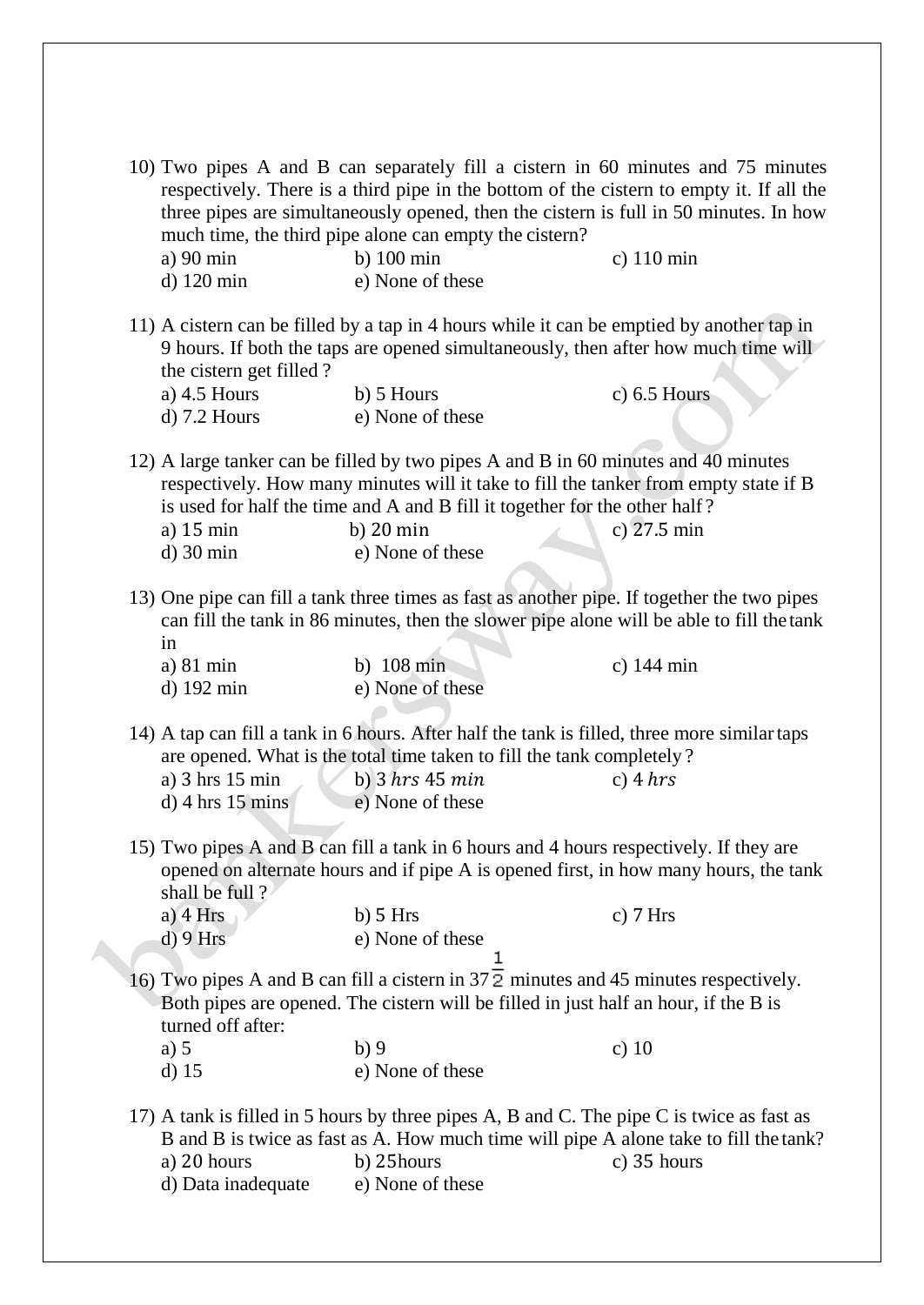|                   | be full in:                                                                                                                                                                                                                                                                                                                | 18) Three taps A, B and C can fill a tank in 12, 15 and 20 hours respectively. If A is<br>open all the time and B and C are open for one hour each alternately, the tank will                                         |                    |  |  |
|-------------------|----------------------------------------------------------------------------------------------------------------------------------------------------------------------------------------------------------------------------------------------------------------------------------------------------------------------------|-----------------------------------------------------------------------------------------------------------------------------------------------------------------------------------------------------------------------|--------------------|--|--|
|                   | a) 6 hrs<br>d) $7 \frac{1}{2}$ hrs                                                                                                                                                                                                                                                                                         | b) $6\frac{2}{3}$ hrs<br>e) None of these                                                                                                                                                                             | c) $7 \text{ hrs}$ |  |  |
|                   | 19) Two pipes A and B can fill a tank in 15 minutes and 20 minutes respectively. Both<br>the pipes are opened together but after 4 minutes, pipe A is turned off. What is the<br>total time required to fill the tank?<br>a) 10 min 20 Sec<br>b) 11 min 45 Sec<br>c) 12 min 30 Sec<br>d) 14 min 40 Sec<br>e) None of these |                                                                                                                                                                                                                       |                    |  |  |
|                   | hours taken by C alone to fill the tank is:<br>a) $10$<br>$d)$ 16                                                                                                                                                                                                                                                          | 20) Three pipes A, B and C can fill a tank in 6 hours. After working at it together for 2<br>hours, C is closed and A and B can fill the remaining part in 7 hours. The number of<br>b) $12$<br>e) None of these      | c) $14$            |  |  |
|                   | is 9 litres?<br>a) 8<br>$d)$ 18                                                                                                                                                                                                                                                                                            | 21) 12 buckets of water fill a tank when the capacity of each tank is 13.5 litres. How<br>many bucket Will be needed to fill the same tank, if the capacity of the each bucket<br>$b)$ 15<br>e) None of these         | c) $16$            |  |  |
|                   | a) $2$<br>$d$ ) 3                                                                                                                                                                                                                                                                                                          | 22) Pipe A can fill a tank in 5 hour, pipe B in 10 hours and pipe C in 30 hours. If all the<br>pipe are open, In how many hours will the tank be filled?<br>b) $2.5$<br>e) 3.5                                        | $\mathbf{c})$      |  |  |
|                   | a) $2$ hours $30$ mins.<br>$d)$ 3 hours 45 mins.                                                                                                                                                                                                                                                                           | 23) A tap can fill a tank in 6 hours. After half the tank is filled then 3 more similar taps<br>are opened. What will be total time taken to fill the tank completely.<br>b) $2$ hours $45$ mins.<br>e) None of these | c) 3 hours 30 mins |  |  |
| <b>Solutions:</b> |                                                                                                                                                                                                                                                                                                                            |                                                                                                                                                                                                                       |                    |  |  |
| 1.                | Option C<br>Part filled by $(A + B + C)$ in 1 hour = $\left[\frac{1}{5} + \frac{1}{6} + \frac{1}{30}\right]$<br>1/3.<br>All the three pipes together will fill the tank in 3 hours.                                                                                                                                        |                                                                                                                                                                                                                       |                    |  |  |
| 2.                | Option D<br>Work done by the leak in 1 hour = $\left[\frac{1}{2} \cdot \frac{3}{7}\right]$                                                                                                                                                                                                                                 |                                                                                                                                                                                                                       |                    |  |  |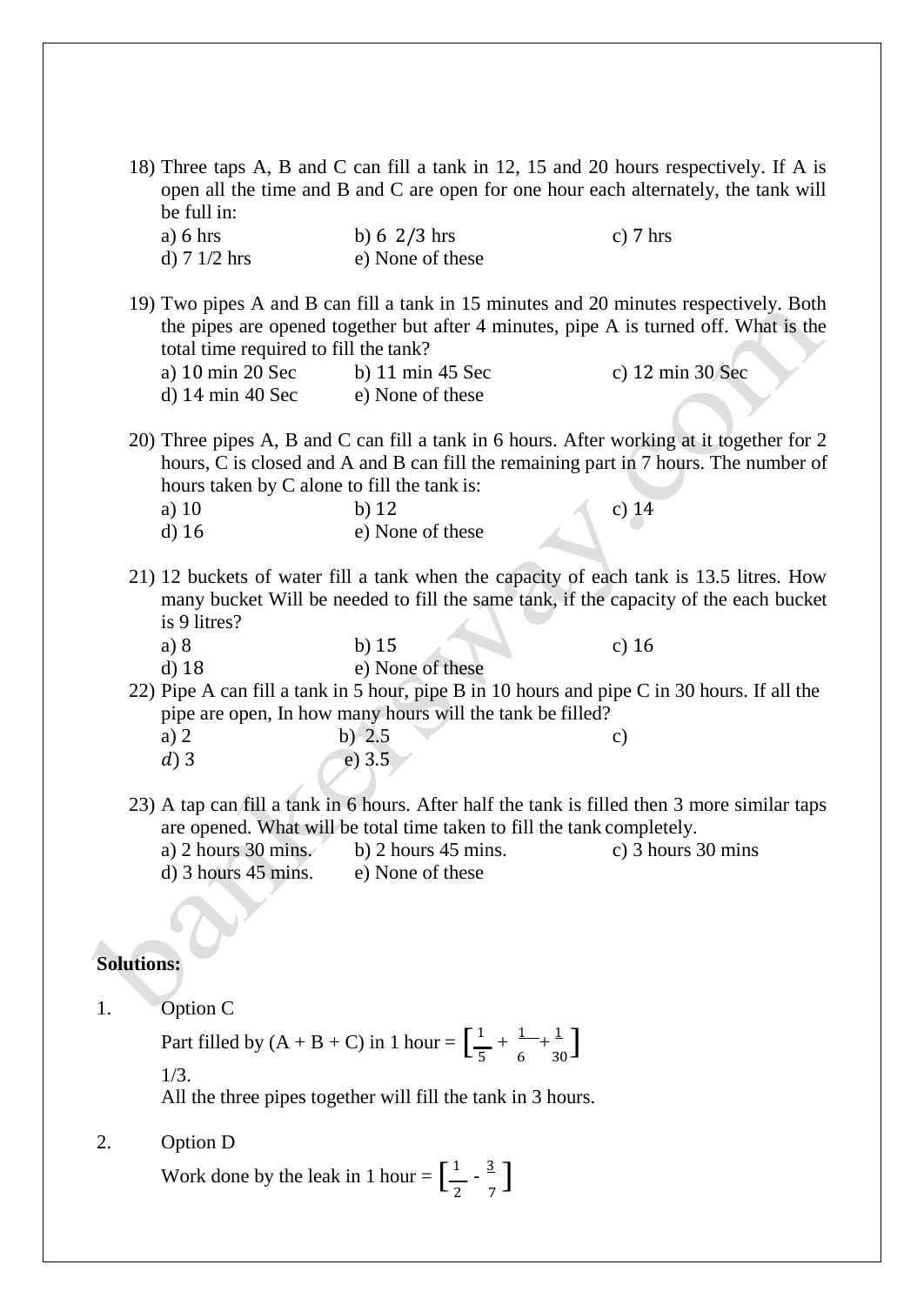1/14

Leak will empty the tank in 14 hours.

3. Option C

Work done by the waste pipe in 1 minute  $=$   $\frac{1}{15}$   $\left[\frac{1}{20} + \frac{1}{24}\right] = \left[\frac{1}{15} - \frac{11}{20}\right] = -\frac{1}{40}$  ( - ve sign means emptying) volume of  $1/40$  part = 3 gallons. Volume of whole =  $(3 \times 40)$  $= 120$  gallons.

- 4. Option A Net apart filled in 1 hour =  $\begin{bmatrix} 1 & 1 \\ -1 & 1 \end{bmatrix} = \frac{8}{1} = \frac{2}{1}$ . Therefore the tank will be full  $\sin \frac{15}{2}$  hours = 7 hours 30 minute 10 12 20 60 15
- Volume of  $\frac{1}{1440}$  part = 6 litres. Therefore, Volume of whole =  $\left[1440 \times 6\right]$ 5. Option D Work done by the inlet in 1 hour =  $\begin{bmatrix} 1 & -1 \\ -1 & -1 \end{bmatrix} = \frac{1}{2}$ Work done by the inlet in 1 minute  $=$   $\left[\frac{1}{2}, \frac{1}{2}\right]$ .  $\times \frac{1}{60}$  =  $\frac{1}{14}$  $24 \hat{ } 60$  J  $-1440$  $= 8640$  litres
- 6. Option D

Part filled by  $(A + B)$  in 1 hour  $= \left[\frac{1}{5} + \frac{1}{20}\right]$  $\frac{1}{5} + \frac{1}{20}$ = 1

4 So, A and B together can fill the tank in 4 hours. Work done by the leak in 1 hour  $=\begin{bmatrix} 1 & 2 \\ -2 & 1 \end{bmatrix} = \frac{1}{2}$ 4 9 36 Therefore, leak will empty the tank in 36 hours.

- 7. Option A
	- $\left[\frac{1}{20} + \frac{1}{30}\right]$ Part filled by A in 1 min. 1 20 1 Part filled by B in 1 min. 30 Part filled by  $(A + B)$  in 1 min.  $\frac{1}{20} + \frac{1}{30}$  $=\frac{1}{12}$

Both the pipes can fill the tank in 12 minutes.

8. Option C

Net part filled in 1 hour =  $\left[\frac{1}{5} + \frac{1}{6}\right]$  $\frac{1}{5} + \frac{1}{6} - \frac{1}{12}$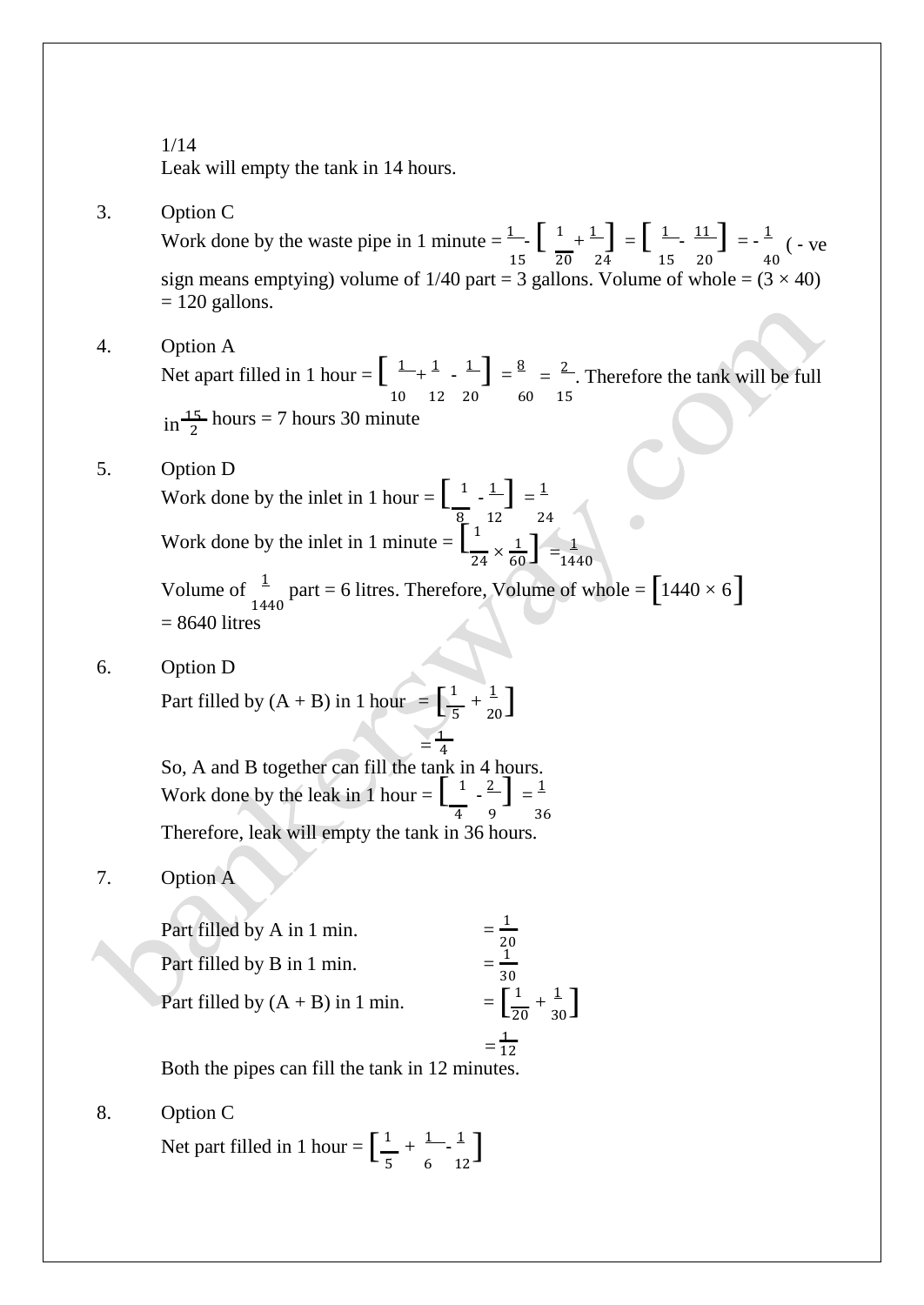$=\frac{17}{60}$ <br>Therefore, the tank will be full in  $\frac{60}{17}$ hrs.  $=$  3  $\times \frac{9}{9}$  $\frac{1}{17}$  hrs.

#### 9. Option D

Number of buckets needed  $= \left[\frac{162}{9}\right] = 18$ Capacity of t he tank  $= (12 \times 13.5)$  litres  $= 162$  litres Capacity of each bucket  $= 9$  litres

#### 10. Option B

 $\frac{1}{50}$  -  $\left[ \frac{1}{100} \right]$ Work done by the third pipe in 1 min.  $\frac{1}{50}$  -  $\left[\frac{1}{60} + \frac{1}{7}\right]$  $\frac{1}{60} + \frac{1}{75}$  $=\begin{bmatrix} 1 & 3 \\ -1 & 3 \end{bmatrix}$ 50 100  $=$   $\frac{1}{10}$ 100

Therefore, the third pipe alone can empty the cistern in 100 min.

11. Option D

Net part filled in 1 hour  $\left[\frac{1}{4}, \frac{1}{8}\right]$ 

 $=\frac{5}{36}$ <br>Therefore, the cistern will be filled in  $\frac{5}{5}$  hours i.e. 7.2 hours

12. Option D

 $\left[\frac{1}{60} + \frac{1}{40}\right]$ Part filled by  $(A + B)$  in 1 minute  $\frac{1}{60} + \frac{1}{40}$ Suppose the tank is filled in x minutes  $=$   $\frac{\frac{1}{4}}{8}$ Then,  $\frac{x}{x} \times \frac{1}{x}$  $\frac{x}{2} \times \frac{1}{15} = 30 \text{ min.}$ 

#### 13. Option C

Let the slower pipe alone fill the tank in x minutes. Then, faster pipes will fill it in  $x$  minutes

 $\frac{1}{4}$  -  $\frac{1}{9}$ ]

Therefore, 
$$
\frac{1}{x} + \frac{3}{x} = \frac{1}{36}
$$

$$
\frac{4}{x} = \frac{1}{36}
$$

$$
x = 144 \text{ min.}
$$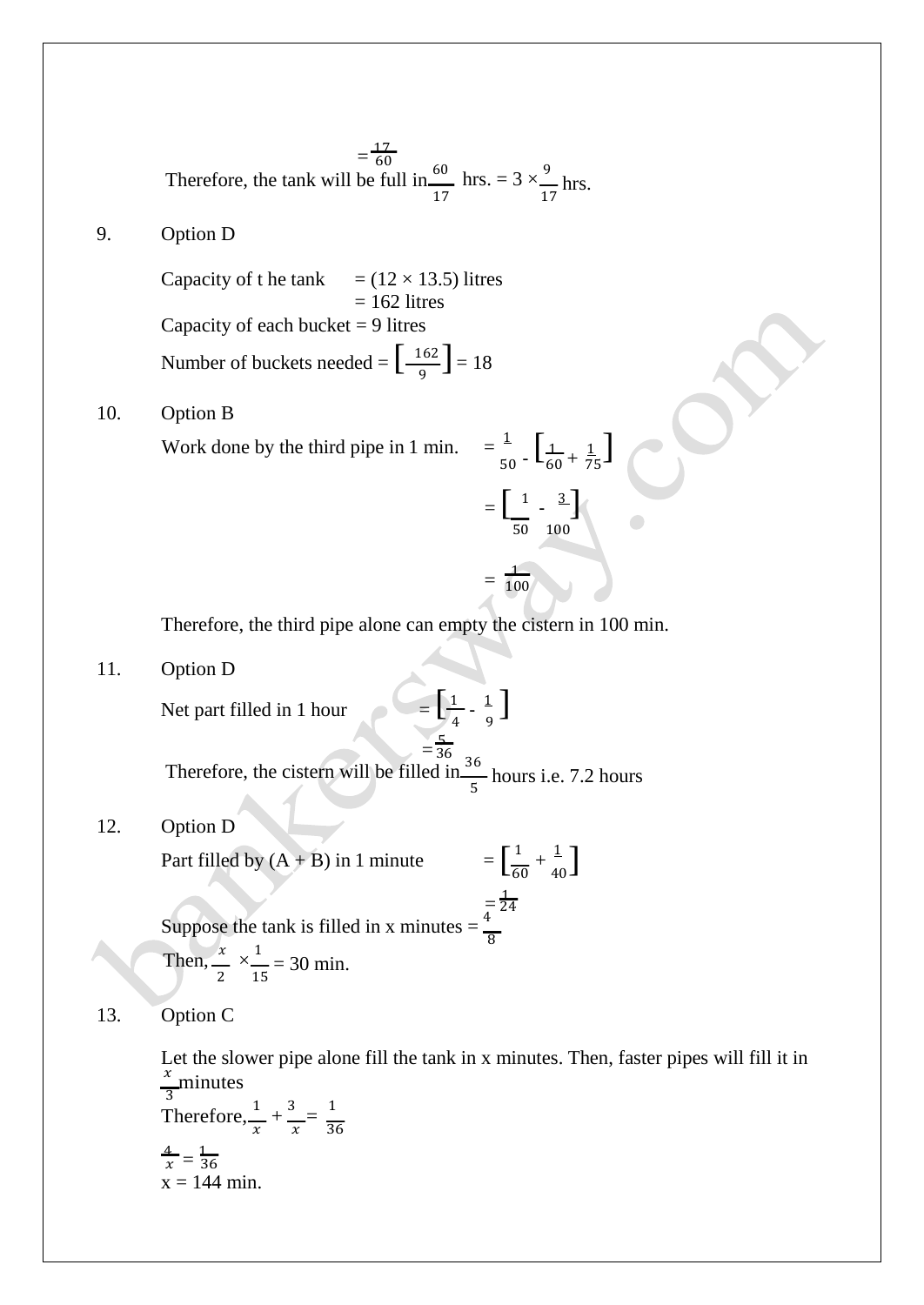#### 14. Option B

 $\frac{1}{6}$ ] Remaining part =  $\left[1 - \frac{1}{2}\right]$ Time taken by one tap to fill the half tank  $=$  3 hours Part filled by the four taps in 1 hour  $=\frac{2}{3}$ 

**Therefore** 

$$
\frac{1}{2^2} \cdot \frac{1}{2} : 1 : x
$$
\n
$$
\left[\frac{1}{2} \times 1 \times \frac{3}{2}\right]
$$
\n
$$
= \frac{3}{4} \text{ hours i.e. } 45 \text{ minutes.}
$$

So, total time taken  $=$  3 hours 45 minute

15. Option B

A's work in 1 hour =  $\frac{1}{16}$ <br>B's work in 1 hour =  $\frac{1}{4}$ 

 $(A + B)$ 's 2 hours work when opened alternately

 $\left[\frac{1}{6} + \frac{1}{4}\right]$  $\frac{1}{6} + \frac{1}{4}$  $=\frac{5}{12}$ 12  $=\frac{5}{6}$ 

 $(A + B)$ 's 4 hours work when opened alternately

Remaining part =  $\left[1-\frac{5}{6}\right]$ 

1

= 6 Therefore, total time to fill the tank  $(4 + 1)$  hours = 5 hours

16. Option E

Let B be turned off after x minutes. Then, Part filled by  $(A + B)$  in x min + Part filled by A in  $(30 - x)$  min. = 1 So,  $x\left[\frac{2}{1} + \frac{1}{1}\right] + (30 - x) \times \frac{2}{1} = 1$ 75 45 75

17. Option E

Suppose pipe A alone takes x hours to fill the tank. Then, pipes B and C will take  $\frac{x}{2}$  and  $\frac{x}{4}$  hours respectively to fillthe tank.

$$
\text{So, } \frac{1}{x} + \frac{2}{x} + \frac{4}{x} = \frac{1}{5}
$$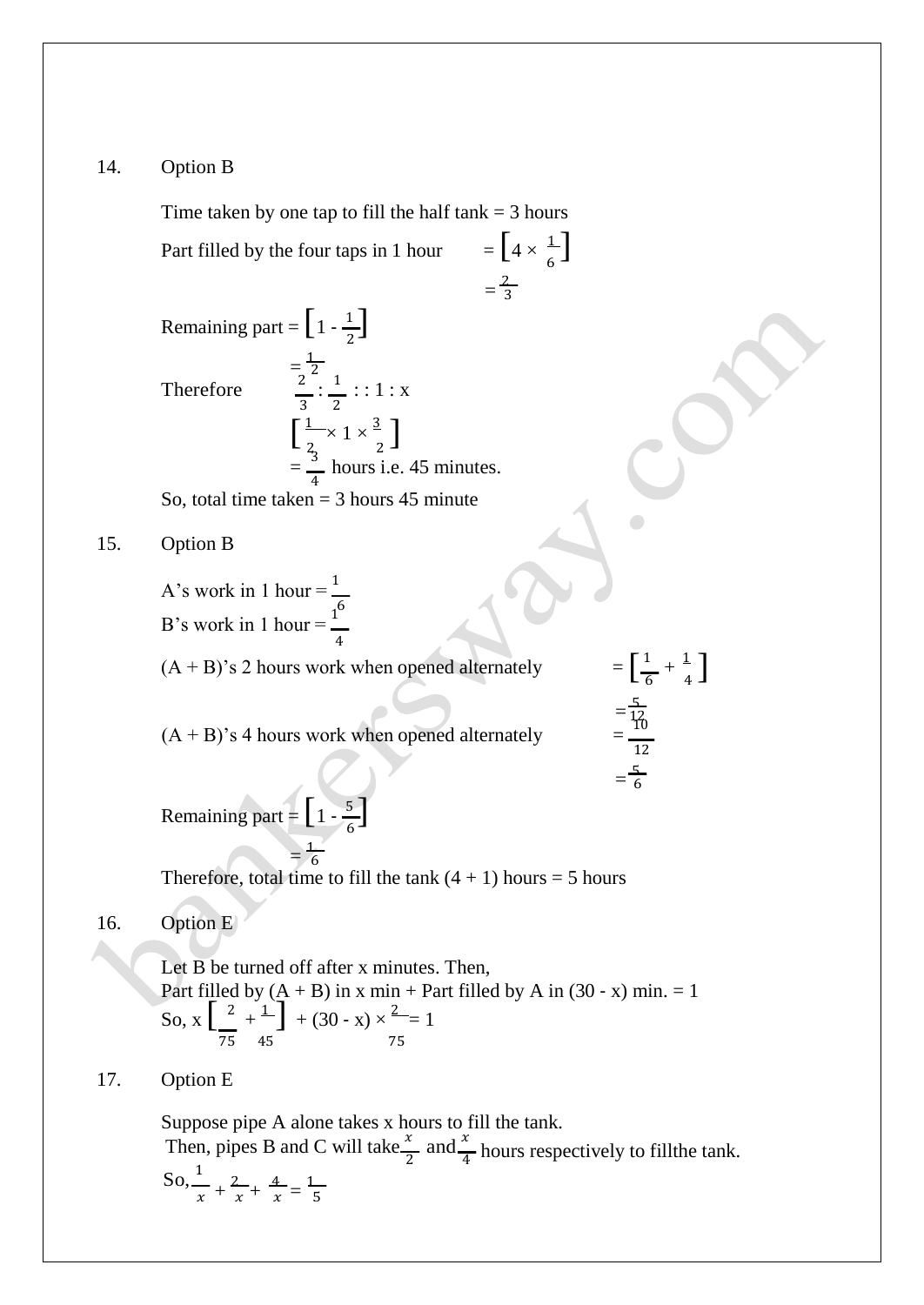$$
\frac{7}{x} = \frac{1}{5}
$$

 $x = 35$  hours

18. Option C

- $(A + B)'s 1$  hour work =  $\begin{bmatrix} 1 \\ +1 \end{bmatrix} = \frac{9}{5} = \frac{3}{5}$  $(A+C)$ 's 1 hour work =  $\begin{bmatrix} 12 & 15 \\ 1 & +1 \end{bmatrix} = \frac{60}{8} = \frac{20}{8}$ 12 20 60 15 Part filled in 2 hours  $=$   $\left[\frac{3}{2}\right]$  $+\frac{2}{15}$  =  $\frac{17}{60}$ Part filled in 6 hours =  $\begin{bmatrix} 20 + 15 \ 3 \times 17 \end{bmatrix} = \frac{17}{15}$ 60 20 Remaining part =  $\left[1 - \frac{17}{2}\right] = \frac{3}{2}$  $20^{\circ}$  20 Now, it is the turn of A and B and  $\frac{3}{20}$  part is filled by A and B in 1 hour. So, total time taken to fill the tank =  $(6 + 1) = 7$  hours
- 19. Option D

 $x = \left[\frac{8}{15} \times 1 \times 20\right]$ Part filled in 4 minutes =  $4\left[\begin{array}{c} 1 \ -1 \end{array}\right] = \frac{1}{2}$ Remaining part =  $\left[1 - \frac{7}{\epsilon}\right] = \frac{8}{\epsilon^2}$  15 15 15 Part filled by B in 1 minute  $=\frac{1}{20}$ So,  $\frac{1}{20}$  :  $\frac{8}{15}$  : : 1 : x  $\left(\frac{8}{15} \times 1 \times 20\right) = 10\frac{2}{3}$  minute = 10 minute 40 seconds So, the tank will be full in  $(4 \text{ minute} + 10 \text{ minute} + 40 \text{ seconds}) = 14 \text{ minute}$  40 seconds

20. Option C

Part filled in 2 hours =  $\frac{2}{1}$  =  $\frac{1}{1}$ 6 3 Remaining part =  $\left[1-\frac{1}{2}\right] = \frac{2}{3}$  $\frac{3}{3}$  3 So,  $(A + B)'s$  7 hours work =  $\frac{2}{3}$  $(A + B)'s 1 hour work =  $\frac{2}{21}$$ So, C's 1 hour work =  $[(A + B + C)$ 's 1 hour work  $] - (A + B)$ 's 1 hour's work =  $\left[\begin{array}{cc} 1 & 2 \\ -1 & 2 \end{array}\right] = \frac{1}{2}$ 6 21 14

So, C alone can fill the tank in 14 hours.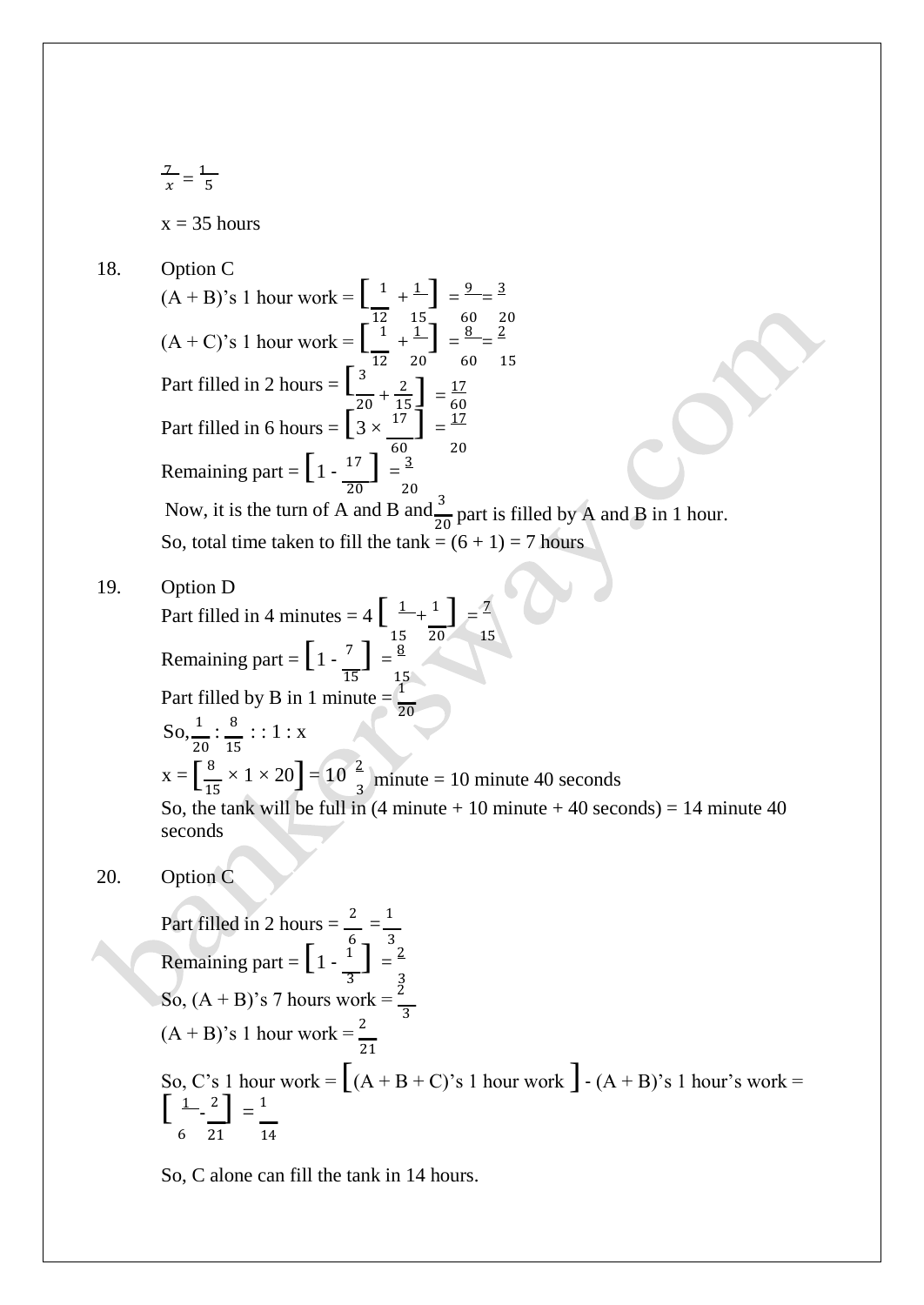### 21. Option D

Capacity of each bucket Number of buckets needed =

Capacity of the tank  $= (12 \times 13.5)$  litre = 162 litres 162  $\frac{1}{9}$  = 18

22. Option D

Part filled by  $(A + B + C)$  in 1 hour =  $\begin{bmatrix} 1 & 1 \\ - & + \end{bmatrix} + \begin{bmatrix} 1 \\ - \end{bmatrix} = \frac{1}{2}$ 5 10 30 3 So, all the three pipes together will fill the tank in 3 hours.

2 2

23. Option D

Half tank will be filled in 3 hours Lets calculate remaining half, Part filled by the four taps in 1 houir =  $1 \times \frac{1}{2} = \frac{2}{3}$ Remaining part after  $\frac{1}{2}$  filled =  $1 - \frac{1}{2} = \frac{1}{2}$ 

$$
\frac{2}{3} : \frac{1}{2} : : 1 : x
$$
  
x = 
$$
\left[\frac{1}{2} \times 1 \times 32\right]
$$
  
x = 
$$
\frac{3}{4}
$$
 hours = 45 mins.

Total time  $= 3$ hours  $+45$  mins.  $=$  3 hours 45 mins